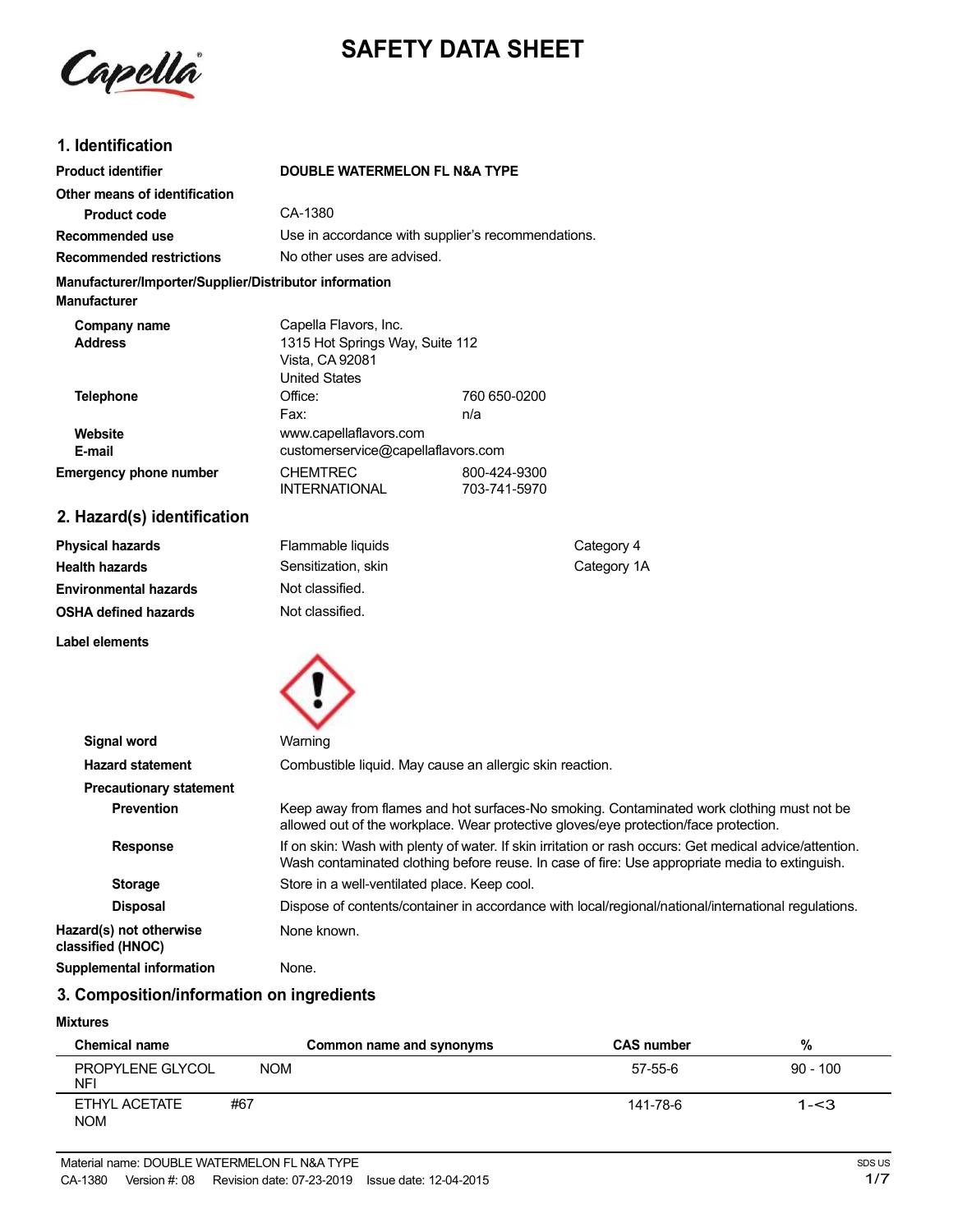| Chemical name                            | Common name and synonyms | <b>CAS number</b> | %          |
|------------------------------------------|--------------------------|-------------------|------------|
| ETHYL BUTYRATE<br><b>NOM</b>             | #71                      | $105 - 54 - 4$    | 1- $<$ 3   |
| <b>FURANEOL</b>                          |                          | 3658-77-3         | ${}_{0.3}$ |
| Other components below reportable levels |                          |                   | 1-<3       |

Other components below reportable levels

\*Designates that a specific chemical identity and/or percentage of composition has been withheld as a trade secret.

#### **4. First-aid measures**

| <b>Inhalation</b>                                                            | Move to fresh air. Call a physician if symptoms develop or persist.                                                                                                                 |
|------------------------------------------------------------------------------|-------------------------------------------------------------------------------------------------------------------------------------------------------------------------------------|
| <b>Skin contact</b>                                                          | Remove contaminated clothing immediately and wash skin with soap and water. In case of<br>eczema or other skin disorders: Seek medical attention and take along these instructions. |
| Eye contact                                                                  | Rinse with water. Get medical attention if irritation develops and persists.                                                                                                        |
| Ingestion                                                                    | Rinse mouth. Get medical attention if symptoms occur.                                                                                                                               |
| <b>Most important</b><br>symptoms/effects, acute and<br>delayed              | Direct contact with eyes may cause temporary irritation. May cause an allergic skin reaction.<br>Dermatitis, Rash.                                                                  |
| Indication of immediate<br>medical attention and special<br>treatment needed | Provide general supportive measures and treat symptomatically. Keep victim under observation.<br>Symptoms may be delayed.                                                           |
| <b>General information</b>                                                   | Ensure that medical personnel are aware of the material(s) involved, and take precautions to<br>protect themselves. Wash contaminated clothing before reuse.                        |
| 5. Fire-fighting measures                                                    |                                                                                                                                                                                     |
| Suitable extinguishing media                                                 | Water fog. Alcohol resistant foam. Dry chemical powder. Carbon dioxide (CO2).                                                                                                       |
| Unsuitable extinguishing<br>media                                            | Do not use water jet as an extinguisher, as this will spread the fire.                                                                                                              |
| Specific hazards arising from<br>the chemical                                | The product is combustible, and heating may generate vapors which may form explosive vapor/air<br>mixtures. During fire, gases hazardous to health may be formed.                   |
| Special protective equipment<br>and precautions for firefighters             | Self-contained breathing apparatus and full protective clothing must be worn in case of fire.                                                                                       |
| <b>Fire fighting</b>                                                         | In case of fire and/or explosion do not breathe fumes. Move containers from fire area if you can do                                                                                 |

In case of fire and/or explosion do not breathe fumes. Move containers from fire area if you can do so without risk.

Use standard firefighting procedures and consider the hazards of other involved materials. Combustible liquid.

#### **6. Accidental release measures**

**equipment/instructions Specific methods General fire hazards**

| Personal precautions,<br>protective equipment and<br>emergency procedures | Keep unnecessary personnel away. Keep people away from and upwind of spill/leak. Eliminate all<br>ignition sources (no smoking, flares, sparks, or flames in immediate area). Wear appropriate<br>protective equipment and clothing during clean-up. Avoid breathing mist/vapors. Do not touch<br>damaged containers or spilled material unless wearing appropriate protective clothing. Ensure<br>adequate ventilation. Local authorities should be advised if significant spillages cannot be<br>contained. For personal protection, see section 8 of the SDS. |
|---------------------------------------------------------------------------|------------------------------------------------------------------------------------------------------------------------------------------------------------------------------------------------------------------------------------------------------------------------------------------------------------------------------------------------------------------------------------------------------------------------------------------------------------------------------------------------------------------------------------------------------------------|
| Methods and materials for<br>containment and cleaning up                  | Use water spray to reduce vapors or divert vapor cloud drift. Eliminate all ignition sources (no<br>smoking, flares, sparks, or flames in immediate area). Keep combustibles (wood, paper, oil, etc.)<br>away from spilled material.                                                                                                                                                                                                                                                                                                                             |
|                                                                           | Large Spills: Stop the flow of material, if this is without risk. Dike the spilled material, where this is<br>possible. Use a non-combustible material like vermiculite, sand or earth to soak up the product<br>and place into a container for later disposal. Following product recovery, flush area with water.                                                                                                                                                                                                                                               |
|                                                                           | Small Spills: Absorb with earth, sand or other non-combustible material and transfer to containers<br>for later disposal. Wipe up with absorbent material (e.g. cloth, fleece). Clean surface thoroughly to<br>remove residual contamination.                                                                                                                                                                                                                                                                                                                    |
|                                                                           | Never return spills to original containers for re-use. For waste disposal, see section 13 of the SDS.                                                                                                                                                                                                                                                                                                                                                                                                                                                            |
| <b>Environmental precautions</b>                                          | Avoid discharge into drains, water courses or onto the ground.                                                                                                                                                                                                                                                                                                                                                                                                                                                                                                   |
| 7. Handling and storage                                                   |                                                                                                                                                                                                                                                                                                                                                                                                                                                                                                                                                                  |
| Precautions for safe handling                                             | Keep away from open flames, hot surfaces and sources of ignition. When using do not smoke.<br>Avoid breathing mist/vapors. Avoid contact with eyes, skin, and clothing. Avoid prolonged<br>exposure. Provide adequate ventilation. Wear appropriate personal protective equipment. Observe<br>good industrial hygiene practices.                                                                                                                                                                                                                                 |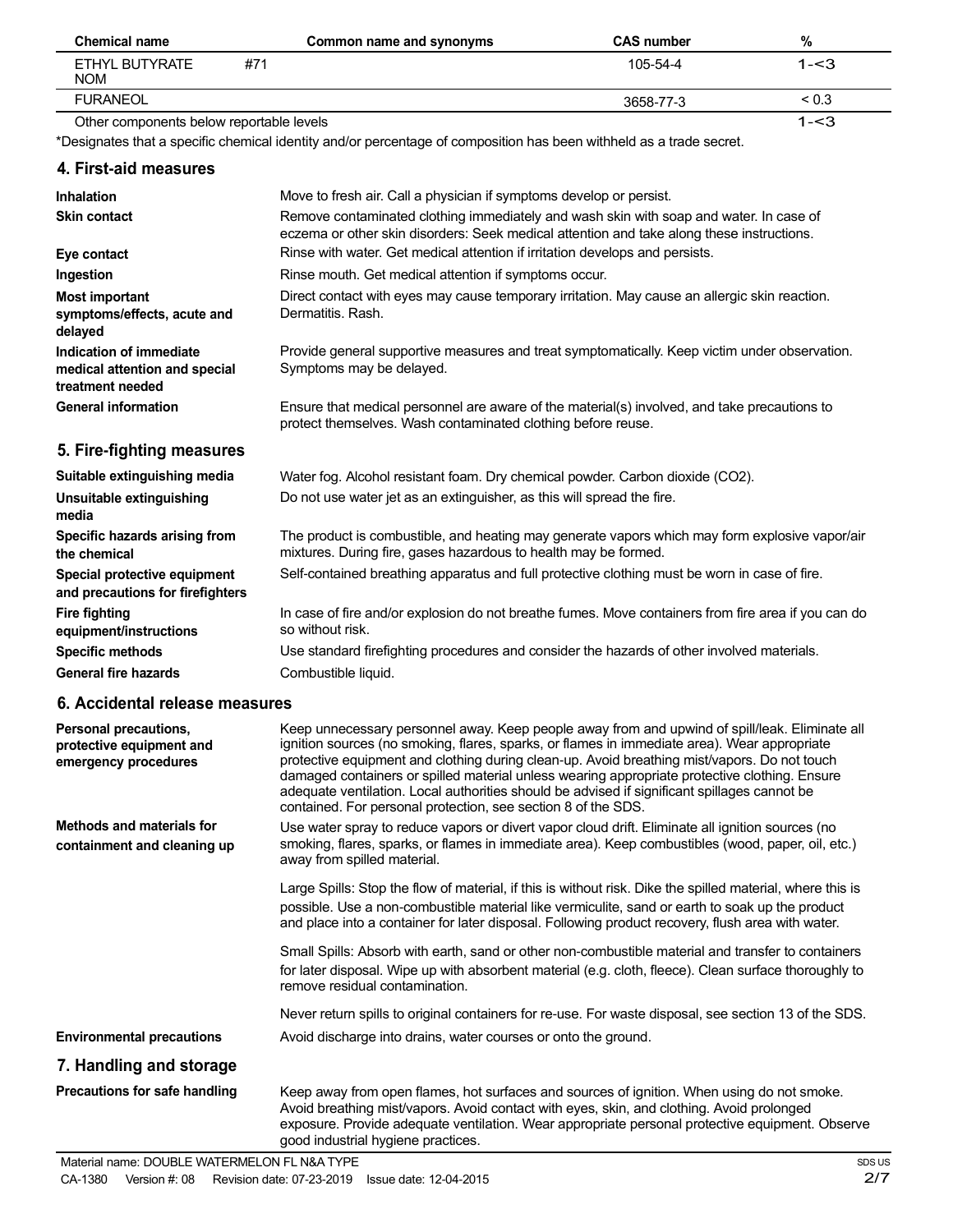Keep away from heat, sparks and open flame. Store in a cool, dry place out of direct sunlight. Store in tightly closed container. Store in a well-ventilated place. Keep in an area equipped with sprinklers. Store away from incompatible materials (see Section 10 of the SDS).

#### **8. Exposure controls/personal protection**

#### **Occupational exposure limits**

The following constituents are the only constituents of the product which have a PEL, TLV or other recommended exposure limit. At this time, the other constituents have no known exposure limits.

| <b>Components</b>                           | US. OSHA Table Z-1 Limits for Air Contaminants (29 CFR 1910.1000)<br>Type                                                                                                                                                                                                                                                                                          | Value             |          |
|---------------------------------------------|--------------------------------------------------------------------------------------------------------------------------------------------------------------------------------------------------------------------------------------------------------------------------------------------------------------------------------------------------------------------|-------------------|----------|
| ETHYL ACETATE<br>#67 NOM (CAS 141-78-6)     | <b>PEL</b>                                                                                                                                                                                                                                                                                                                                                         | 1400 mg/m3        |          |
|                                             |                                                                                                                                                                                                                                                                                                                                                                    | 400 ppm           |          |
| <b>US. ACGIH Threshold Limit Values</b>     |                                                                                                                                                                                                                                                                                                                                                                    |                   |          |
| <b>Components</b>                           | <b>Type</b>                                                                                                                                                                                                                                                                                                                                                        | Value             |          |
| ETHYL ACETATE<br>NOM (CAS 141-78-6)<br>#67  | TWA                                                                                                                                                                                                                                                                                                                                                                | 400 ppm           |          |
| US. NIOSH: Pocket Guide to Chemical Hazards |                                                                                                                                                                                                                                                                                                                                                                    |                   |          |
| <b>Components</b>                           | <b>Type</b>                                                                                                                                                                                                                                                                                                                                                        | <b>Value</b>      |          |
| ETHYL ACETATE<br>#67 NOM (CAS 141-78-6)     | <b>TWA</b>                                                                                                                                                                                                                                                                                                                                                         | 1400 mg/m3        |          |
|                                             |                                                                                                                                                                                                                                                                                                                                                                    | 400 ppm           |          |
| <b>Components</b>                           | US. Workplace Environmental Exposure Level (WEEL) Guides<br>Type                                                                                                                                                                                                                                                                                                   | Value             | Form     |
| PROPYLENE GLYCOL<br>NOM NFI (CAS 57-55-6)   | <b>TWA</b>                                                                                                                                                                                                                                                                                                                                                         | $10 \text{ mg/m}$ | Aerosol. |
| <b>Biological limit values</b>              | No biological exposure limits noted for the ingredient(s).                                                                                                                                                                                                                                                                                                         |                   |          |
| Appropriate engineering<br>controls         | Good general ventilation should be used. Ventilation rates should be matched to conditions. If<br>applicable, use process enclosures, local exhaust ventilation, or other engineering controls to<br>maintain airborne levels below recommended exposure limits. If exposure limits have not been<br>established, maintain airborne levels to an acceptable level. |                   |          |
|                                             | Individual protection measures, such as personal protective equipment                                                                                                                                                                                                                                                                                              |                   |          |
| Eye/face protection                         | Face shield is recommended. Wear safety glasses with side shields (or goggles).                                                                                                                                                                                                                                                                                    |                   |          |
| <b>Skin protection</b>                      |                                                                                                                                                                                                                                                                                                                                                                    |                   |          |
| <b>Hand protection</b>                      | Wear appropriate chemical resistant gloves.                                                                                                                                                                                                                                                                                                                        |                   |          |
| <b>Other</b>                                | Wear appropriate chemical resistant clothing. Use of an impervious apron is recommended.                                                                                                                                                                                                                                                                           |                   |          |
| <b>Respiratory protection</b>               | If engineering controls do not maintain airborne concentrations below recommended exposure<br>limits (where applicable) or to an acceptable level (in countries where exposure limits have not<br>been established), an approved respirator must be worn.                                                                                                          |                   |          |
| <b>Thermal hazards</b>                      | Wear appropriate thermal protective clothing, when necessary.                                                                                                                                                                                                                                                                                                      |                   |          |
| <b>General hygiene</b><br>considerations    | When using do not smoke. Always observe good personal hygiene measures, such as washing<br>after handling the material and before eating, drinking, and/or smoking. Routinely wash work<br>clothing and protective equipment to remove contaminants. Contaminated work clothing should not<br>be allowed out of the workplace.                                     |                   |          |

#### **9. Physical and chemical properties**

| Appearance                   |                                               |
|------------------------------|-----------------------------------------------|
| <b>Physical state</b>        | Liquid.                                       |
| Form                         | Liquid.                                       |
| Color                        | Not available.                                |
| Odor                         | Not available.                                |
| Odor threshold               | Not available.                                |
| рH                           | Not available.                                |
| Melting point/freezing point | -74.2 $\degree$ F (-59 $\degree$ C) estimated |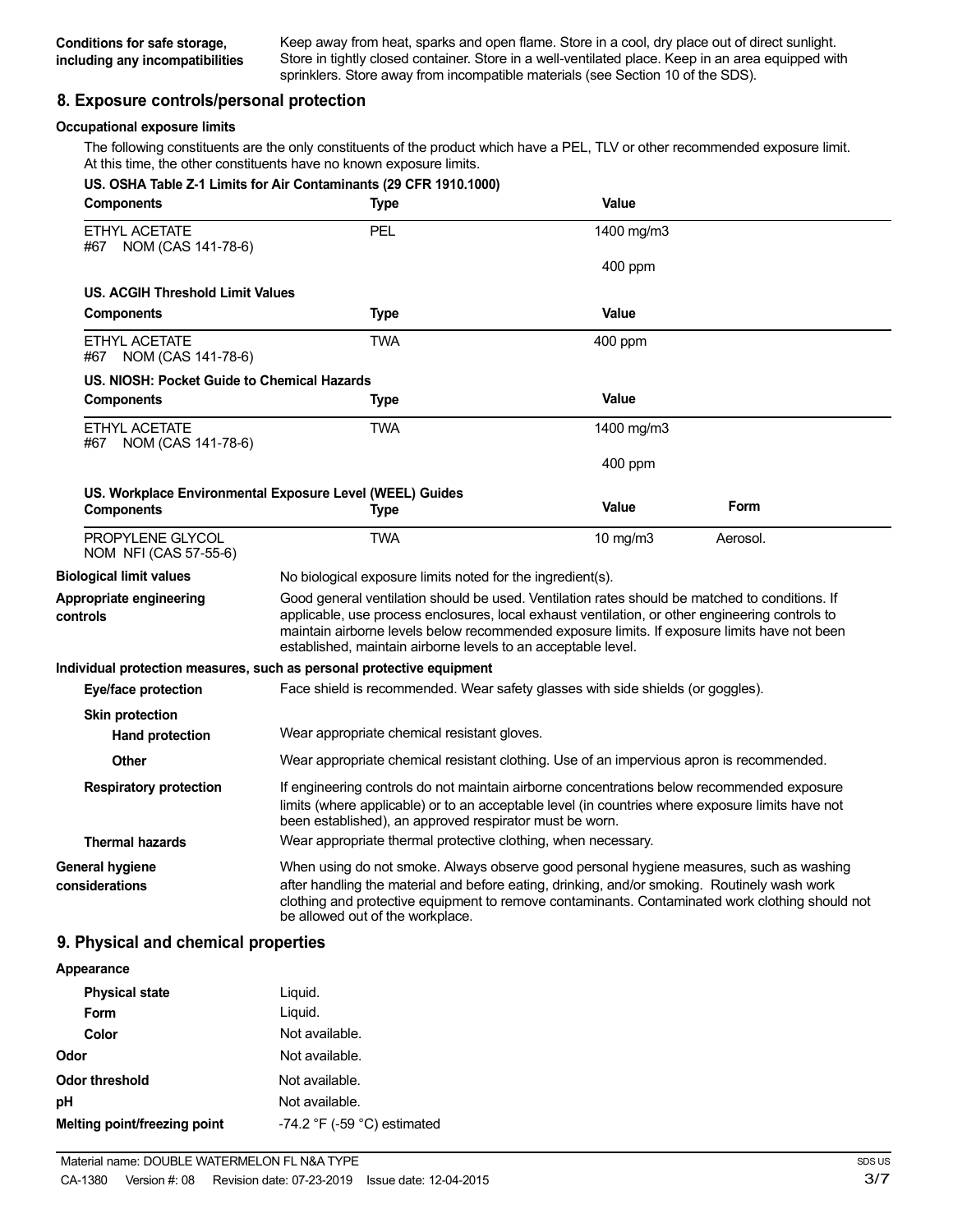| Initial boiling point and boiling<br>range        | 370.76 °F (188.2 °C) estimated |
|---------------------------------------------------|--------------------------------|
| <b>Flash point</b>                                | 142.0 °F (61.1 °C) Closed Cup  |
| <b>Evaporation rate</b>                           | Not available.                 |
| Flammability (solid, gas)                         | Not applicable.                |
| Upper/lower flammability or explosive limits      |                                |
| <b>Flammability limit - lower</b><br>$(\%)$       | Not available.                 |
| Flammability limit - upper<br>(%)                 | Not available.                 |
| Explosive limit - lower (%)                       | Not available.                 |
| Explosive limit - upper (%)                       | Not available.                 |
| Vapor pressure                                    | 0.17 hPa estimated             |
| Vapor density                                     | Not available.                 |
| <b>Relative density</b>                           | Not available.                 |
| Solubility(ies)                                   |                                |
| Solubility (water)                                | Not available.                 |
| <b>Partition coefficient</b><br>(n-octanol/water) | Not available.                 |
| <b>Auto-ignition temperature</b>                  | 700 °F (371.11 °C) estimated   |
| <b>Decomposition temperature</b>                  | Not available.                 |
| <b>Viscosity</b>                                  | Not available.                 |
| Other information                                 |                                |
| <b>Explosive properties</b>                       | Not explosive.                 |
| <b>Flammability class</b>                         | Combustible IIIA estimated     |
| <b>Oxidizing properties</b>                       | Not oxidizing.                 |
| <b>Refractive index</b>                           | 1.4169 - 1.4469                |
| <b>Specific gravity</b>                           | $1.02 - 1.05$                  |
| 10. Stability and reactivity                      |                                |

| <b>Reactivity</b>                            | The product is stable and non-reactive under normal conditions of use, storage and transport.                                                                            |
|----------------------------------------------|--------------------------------------------------------------------------------------------------------------------------------------------------------------------------|
| <b>Chemical stability</b>                    | Material is stable under normal conditions.                                                                                                                              |
| <b>Possibility of hazardous</b><br>reactions | No dangerous reaction known under conditions of normal use.                                                                                                              |
| <b>Conditions to avoid</b>                   | Keep away from heat, hot surfaces, sparks, open flames and other ignition sources. Avoid<br>temperatures exceeding the flash point. Contact with incompatible materials. |
| Incompatible materials                       | Strong oxidizing agents.                                                                                                                                                 |
| Hazardous decomposition<br>products          | No hazardous decomposition products are known.                                                                                                                           |

# **11. Toxicological information**

#### **Information on likely routes of exposure**

| Inhalation                                                                         | Prolonged inhalation may be harmful.                     |
|------------------------------------------------------------------------------------|----------------------------------------------------------|
| <b>Skin contact</b>                                                                | May cause an allergic skin reaction.                     |
| Eye contact                                                                        | Direct contact with eyes may cause temporary irritation. |
| Ingestion                                                                          | Expected to be a low ingestion hazard.                   |
| Symptoms related to the<br>physical, chemical and<br>toxicological characteristics | May cause an allergic skin reaction. Dermatitis. Rash.   |
| Information on toxicological effects                                               |                                                          |
| Acute toxicity                                                                     | Not available.                                           |
| <b>Skin corrosion/irritation</b>                                                   | Prolonged skin contact may cause temporary irritation.   |
|                                                                                    |                                                          |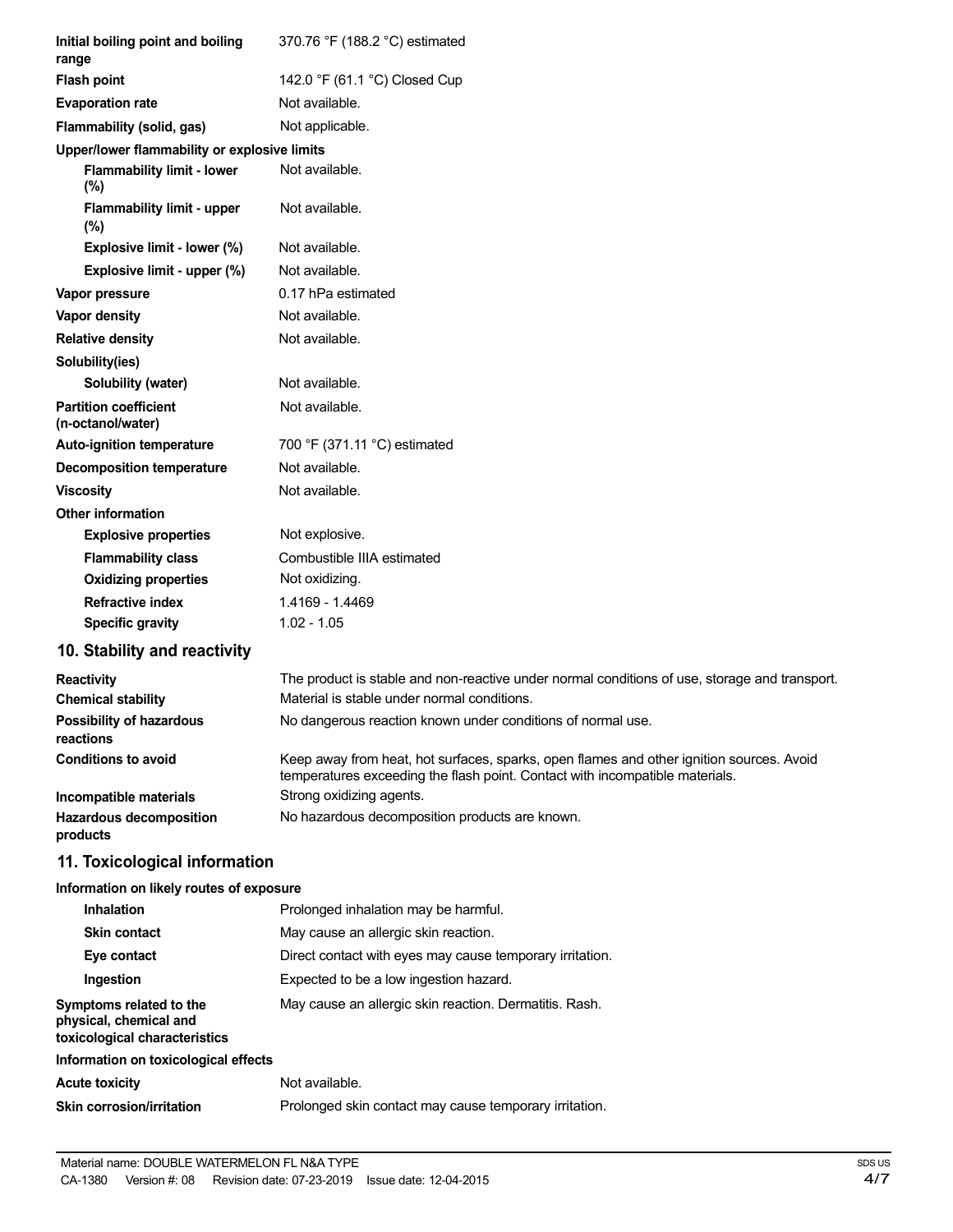| Serious eye damage/eye<br>irritation                   | Direct contact with eyes may cause temporary irritation.                                                                                                                                                                                                                       |
|--------------------------------------------------------|--------------------------------------------------------------------------------------------------------------------------------------------------------------------------------------------------------------------------------------------------------------------------------|
| <b>Respiratory or skin sensitization</b>               |                                                                                                                                                                                                                                                                                |
| <b>Respiratory sensitization</b>                       | Not a respiratory sensitizer.                                                                                                                                                                                                                                                  |
| <b>Skin sensitization</b>                              | May cause an allergic skin reaction.                                                                                                                                                                                                                                           |
| Germ cell mutagenicity                                 | No data available to indicate product or any components present at greater than 0.1% are<br>mutagenic or genotoxic.                                                                                                                                                            |
| Carcinogenicity                                        | Not classifiable as to carcinogenicity to humans.                                                                                                                                                                                                                              |
| IARC Monographs. Overall Evaluation of Carcinogenicity |                                                                                                                                                                                                                                                                                |
| Not listed.                                            |                                                                                                                                                                                                                                                                                |
|                                                        | OSHA Specifically Regulated Substances (29 CFR 1910.1001-1052)                                                                                                                                                                                                                 |
| Not regulated.                                         |                                                                                                                                                                                                                                                                                |
| Not listed.                                            | US. National Toxicology Program (NTP) Report on Carcinogens                                                                                                                                                                                                                    |
| <b>Reproductive toxicity</b>                           | This product is not expected to cause reproductive or developmental effects.                                                                                                                                                                                                   |
| Specific target organ toxicity -                       | Not classified.                                                                                                                                                                                                                                                                |
| single exposure                                        |                                                                                                                                                                                                                                                                                |
| Specific target organ toxicity -<br>repeated exposure  | Not classified.                                                                                                                                                                                                                                                                |
| <b>Aspiration hazard</b>                               | Not an aspiration hazard.                                                                                                                                                                                                                                                      |
| <b>Chronic effects</b>                                 | Prolonged inhalation may be harmful.                                                                                                                                                                                                                                           |
| 12. Ecological information                             |                                                                                                                                                                                                                                                                                |
| <b>Ecotoxicity</b>                                     | The product is not classified as environmentally hazardous. However, this does not exclude the<br>possibility that large or frequent spills can have a harmful or damaging effect on the environment.                                                                          |
| Persistence and degradability                          | No data is available on the degradability of any ingredients in the mixture.                                                                                                                                                                                                   |
| <b>Bioaccumulative potential</b>                       |                                                                                                                                                                                                                                                                                |
| Partition coefficient n-octanol / water (log Kow)      |                                                                                                                                                                                                                                                                                |
| ETHYL ACETATE<br>ETHYL BUTYRATE                        | #67 NOM<br>0.73<br>1.73                                                                                                                                                                                                                                                        |
| PROPYLENE GLYCOL                                       | #71 NOM<br>$-0.92$<br>NOM NFI                                                                                                                                                                                                                                                  |
| <b>Mobility in soil</b>                                | No data available.                                                                                                                                                                                                                                                             |
| Other adverse effects                                  | No other adverse environmental effects (e.g. ozone depletion, photochemical ozone creation<br>potential, endocrine disruption, global warming potential) are expected from this component.                                                                                     |
| 13. Disposal considerations                            |                                                                                                                                                                                                                                                                                |
| <b>Disposal instructions</b>                           | Collect and reclaim or dispose in sealed containers at licensed waste disposal site. Incinerate the<br>material under controlled conditions in an approved incinerator. Dispose of contents/container in<br>accordance with local/regional/national/international regulations. |
| Local disposal regulations                             | Dispose in accordance with all applicable regulations.                                                                                                                                                                                                                         |
| Hazardous waste code                                   | D002: Waste Corrosive material [pH <= 2 or = > 12.5, or corrosive to steel]<br>The waste code should be assigned in discussion between the user, the producer and the waste<br>disposal company.                                                                               |
| Waste from residues / unused<br>products               | Dispose of in accordance with local regulations. Empty containers or liners may retain some<br>product residues. This material and its container must be disposed of in a safe manner (see:<br>Disposal instructions).                                                         |
| <b>Contaminated packaging</b>                          | Since emptied containers may retain product residue, follow label warnings even after container is<br>emptied. Empty containers should be taken to an approved waste handling site for recycling or<br>disposal.                                                               |
| 14. Transport information                              |                                                                                                                                                                                                                                                                                |

# **DOT**

Not regulated as dangerous goods.

#### **IATA**

Not regulated as dangerous goods.

### **IMDG**

Not regulated as dangerous goods.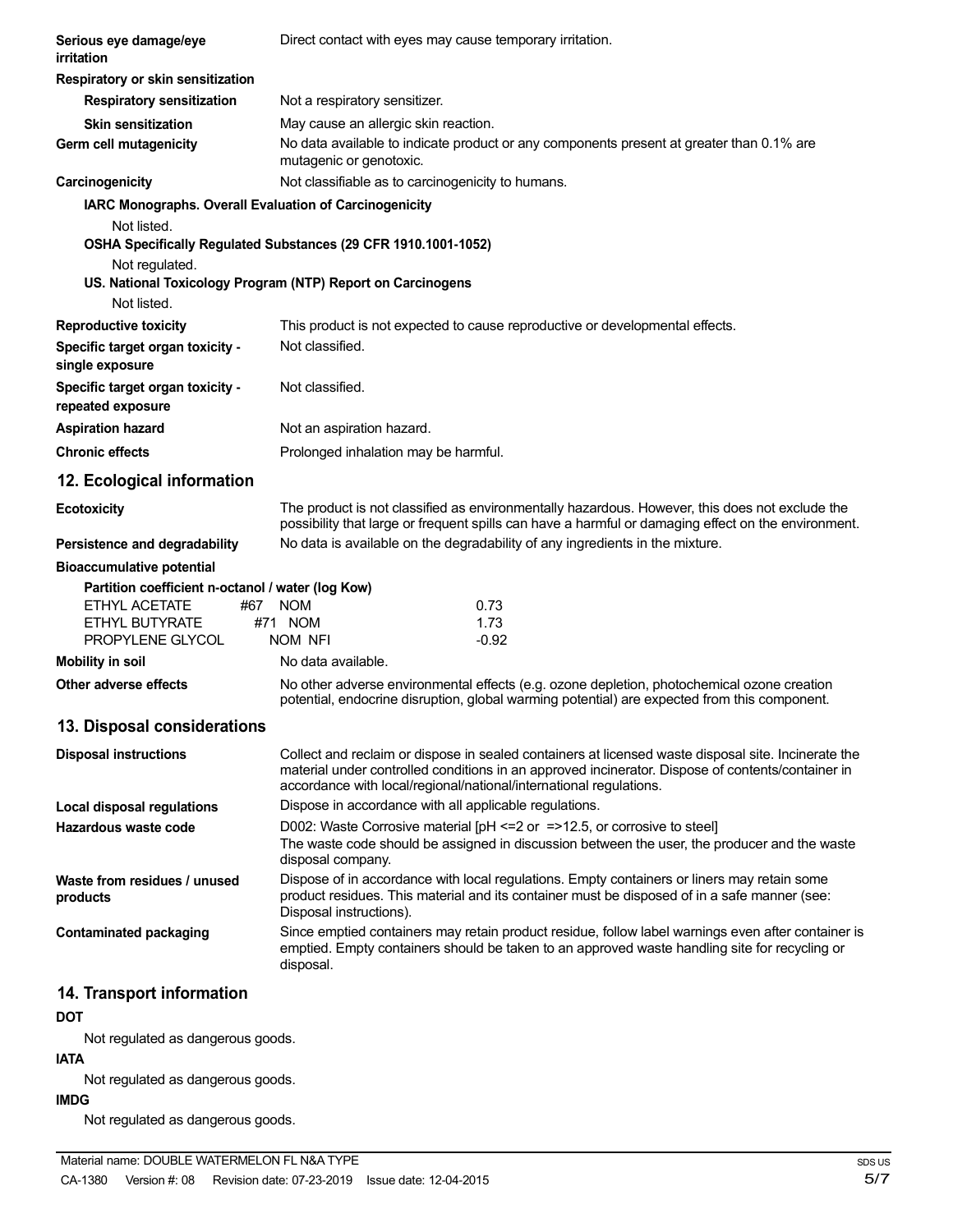#### **15. Regulatory information**

| <b>US federal regulations</b>                               | This product is a "Hazardous Chemical" as defined by the OSHA Hazard Communication<br>Standard, 29 CFR 1910.1200.                                                                                     |                        |
|-------------------------------------------------------------|-------------------------------------------------------------------------------------------------------------------------------------------------------------------------------------------------------|------------------------|
| <b>Toxic Substances Control Act (TSCA)</b>                  |                                                                                                                                                                                                       |                        |
|                                                             | TSCA Section 12(b) Export Notification (40 CFR 707, Subpt. D)                                                                                                                                         |                        |
| Not regulated.                                              |                                                                                                                                                                                                       |                        |
| <b>CERCLA Hazardous Substance List (40 CFR 302.4)</b>       |                                                                                                                                                                                                       |                        |
| ETHYL ACETATE                                               | #67 NOM (CAS 141-78-6)<br>Listed.                                                                                                                                                                     |                        |
| SARA 304 Emergency release notification                     |                                                                                                                                                                                                       |                        |
| Not regulated.                                              |                                                                                                                                                                                                       |                        |
|                                                             | OSHA Specifically Regulated Substances (29 CFR 1910.1001-1052)                                                                                                                                        |                        |
| Not regulated.                                              |                                                                                                                                                                                                       |                        |
| Superfund Amendments and Reauthorization Act of 1986 (SARA) |                                                                                                                                                                                                       |                        |
| SARA 302 Extremely hazardous substance                      |                                                                                                                                                                                                       |                        |
| Not listed.                                                 |                                                                                                                                                                                                       |                        |
| SARA 311/312 Hazardous<br>chemical                          | No (Exempt)                                                                                                                                                                                           |                        |
| SARA 313 (TRI reporting)                                    |                                                                                                                                                                                                       |                        |
| Not regulated.                                              |                                                                                                                                                                                                       |                        |
| Other federal regulations                                   |                                                                                                                                                                                                       |                        |
|                                                             | Clean Air Act (CAA) Section 112 Hazardous Air Pollutants (HAPs) List                                                                                                                                  |                        |
| Not regulated.                                              |                                                                                                                                                                                                       |                        |
|                                                             | Clean Air Act (CAA) Section 112(r) Accidental Release Prevention (40 CFR 68.130)                                                                                                                      |                        |
| Not regulated.                                              |                                                                                                                                                                                                       |                        |
| <b>Safe Drinking Water Act</b><br>(SDWA)                    | Not regulated.                                                                                                                                                                                        |                        |
|                                                             | FEMA Priority Substances Respiratory Health and Safety in the Flavor Manufacturing Workplace                                                                                                          |                        |
| ETHYL ACETATE                                               | #67<br>NOM (CAS 141-78-6) Low priority                                                                                                                                                                |                        |
| US state regulations                                        |                                                                                                                                                                                                       |                        |
| <b>California Proposition 65</b>                            |                                                                                                                                                                                                       |                        |
| more information go to www.P65Warnings.ca.gov.              | California Safe Drinking Water and Toxic Enforcement Act of 1986 (Proposition 65): This material<br>is not known to contain any chemicals currently listed as carcinogens or reproductive toxins. For |                        |
| <b>International Inventories</b>                            |                                                                                                                                                                                                       |                        |
| Country(s) or region                                        | Inventory name                                                                                                                                                                                        | On inventory (yes/no)* |
| Australia                                                   | Australian Inventory of Chemical Substances (AICS)                                                                                                                                                    |                        |
| Canada                                                      | Domestic Substances List (DSL)                                                                                                                                                                        |                        |
| Canada                                                      | Non-Domestic Substances List (NDSL)                                                                                                                                                                   |                        |
| China                                                       | Inventory of Existing Chemical Substances in China (IECSC)                                                                                                                                            |                        |
| Europe                                                      | European Inventory of Existing Commercial Chemical<br>Substances (EINECS)                                                                                                                             |                        |

Korea **Existing Chemicals List (ECL)** New Zealand New Zealand Inventory

(PICCS) Taiwan Taiwan Chemical Substance Inventory (TCSI)

Europe European List of Notified Chemical Substances (ELINCS) Japan Inventory of Existing and New Chemical Substances (ENCS)

Philippines Philippine Inventory of Chemicals and Chemical Substances

No

No No No No No

No No No No No